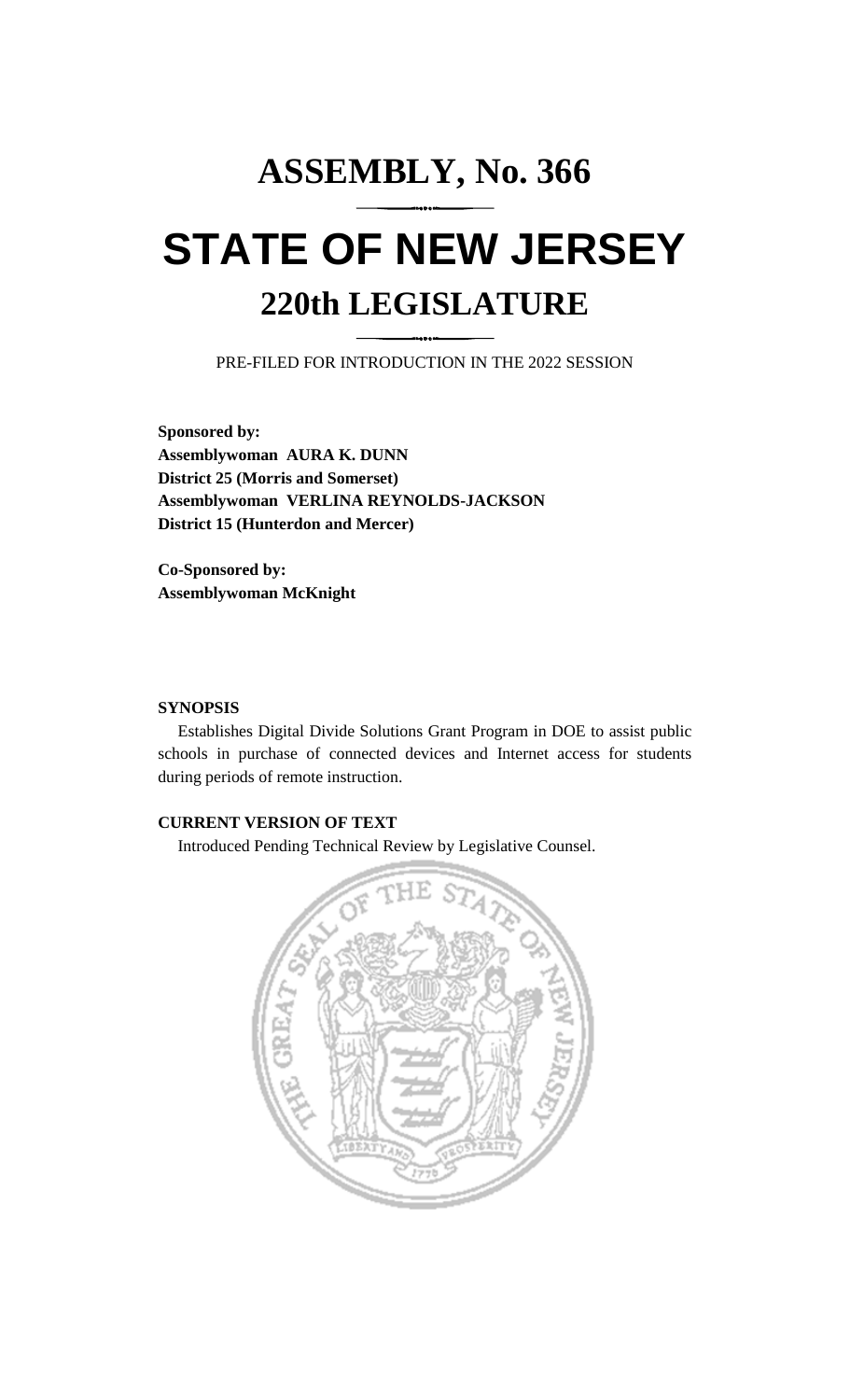#### **A366** DUNN, REYNOLDS-JACKSON

 $\mathcal{D}_{\mathcal{L}}$ 

 **AN ACT** establishing the Digital Divide Solutions Grant Program and supplementing chapter 6 of Title 18A of the New Jersey Statutes.

 **BE IT ENACTED** *by the Senate and General Assembly of the State of New Jersey:*

 1. a. There is established in the Department of Education the "Digital Divide Solutions Grant Program" to assist school districts, charter schools, and renaissance schools in the purchase of online instruction equipment for the use of students who lack access to such equipment. The grant program shall award grants to each school district, charter school, and renaissance school in an amount sufficient to defray the full costs of purchasing:

 (1) a connected device for every enrolled student who lacks access to a connected device;

 (2) a Wi-Fi hotspot and mobile broadband Internet access service, as necessary, for every household that includes an enrolled student whose residence lacks access to the Internet;

 (3) device peripherals including, but not limited to, cases, computer mice, and headsets for each connected device; and

 (4) device insurance to cover theft and breakage, extended warranties, off-site configuration, device management licensing, and delivery costs.

 b. To the extent permitted by federal law, the grants awarded pursuant to subsection a. of this section shall be paid from the monies received by the State under the federal "Coronavirus Aid, Relief, and Economic Security (CARES) Act," Pub.L.116-136, or any other financial assistance provided by the federal government to address the impact of the COVID-19 pandemic on elementary and secondary schools. If insufficient federal funds are available to support the distribution of grants in accordance with subsection a. of this section, the department shall provide the grants on a pro-rata basis.

 c. (1) When a school district, charter school, or renaissance school implements a program of virtual or remote instruction pursuant to section 9 of P.L.1996, c.138 (C.18A:7F-9), the school district, charter school, or renaissance school shall, within the limits of funds received through the grant program, purchase and make available online instruction equipment, including connected devices, Wi-Fi hotspots, mobile broadband Internet access service, device peripherals, and device insurance, as needed, to every enrolled student who lacks access to such equipment.

 (2) The student shall return every piece of online instruction equipment to the school district, charter school, or renaissance school no later than five calendar days following the conclusion of the program of virtual or remote instruction. If a school district, charter school, or renaissance school uses the grant to provide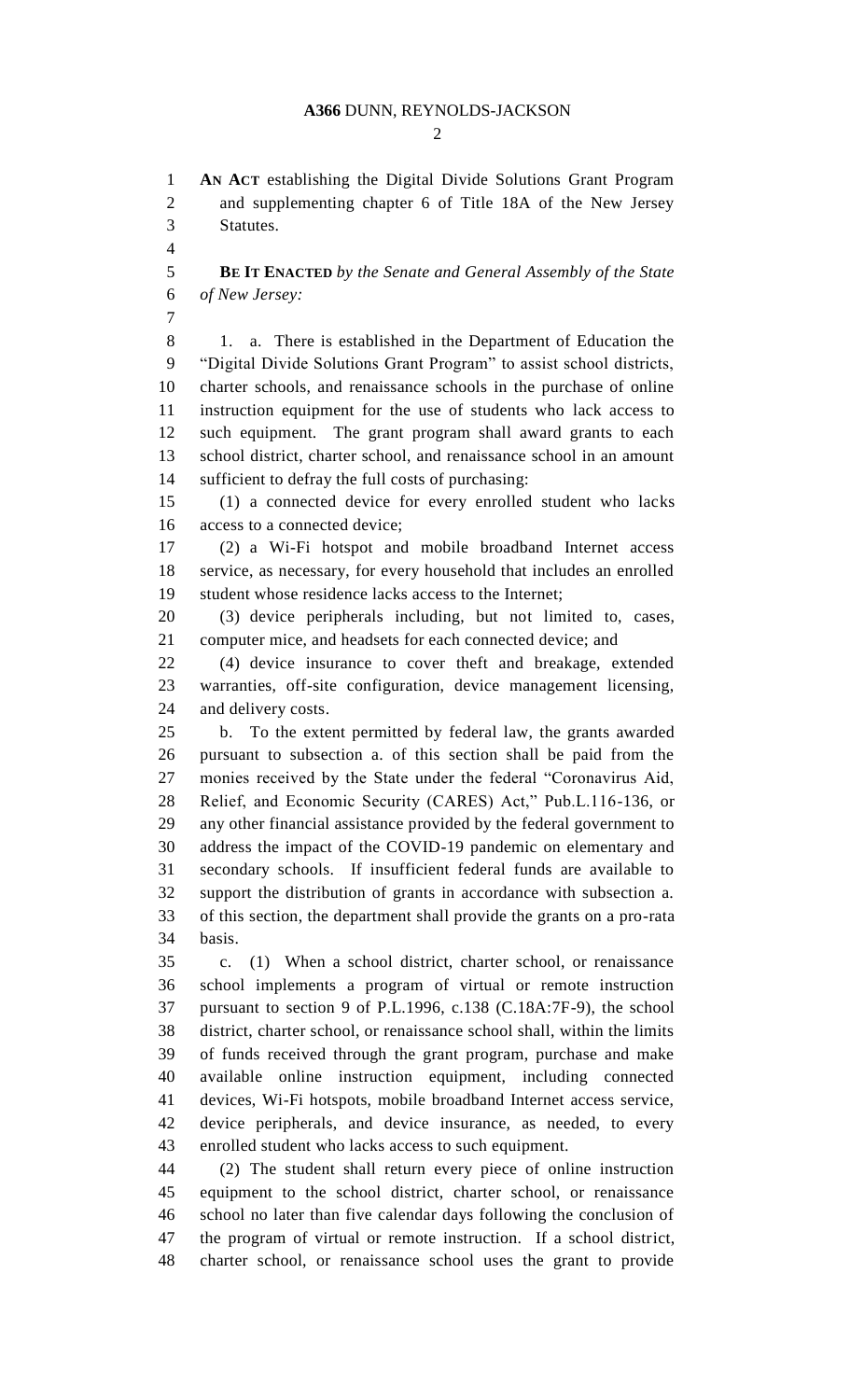mobile broadband Internet access service to the residence of an enrolled student, the school district, charter school, or renaissance school may suspend the service at any time following the conclusion of the program of virtual or remote instruction.

 d. (1) 95 percent of the proceeds of each grant shall be dedicated to the purchase of online instruction equipment. Five percent of the proceeds of each grant shall be used to provide professional development opportunities for student family members to learn about Internet safety, basic device troubleshooting, recommendations for supporting and monitoring student device usage, and maintaining an effective learning environment in the home. A school district, charter school, or renaissance school shall not use any portion of the grant for administrative expenses.

 (2) Every piece of online instruction equipment purchased through the grant program shall be considered the property of the school district, charter school, or renaissance school.

 e. Within one year of receiving the grant, each school district, charter school, and renaissance school shall submit a report to the Commissioner of Education. In addition to any other information required by the commissioner, the report shall indicate every piece of online instruction equipment that was purchased under the grant program, as well as the number of enrolled students who continue to lack access to online instruction equipment.

 f. Notwithstanding any provision of P.L.1968, c.410 (C.52:14B-1 et seq.), or any other law to the contrary, the commissioner may adopt, immediately upon filing with the Office of Administrative Law and no later than the 90th day after the effective date of this act, such rules and regulations as the commissioner deems necessary to implement the provisions of this section, which regulations shall be effective for a period not to exceed 12 months. The regulations shall thereafter be amended, adopted, or readopted by the commissioner in accordance with the provisions of P.L.1968, c.410 (C.52:14B-1 et seq.).

g. As used in this section:

 "Connected device" means a laptop computer, tablet computer, or similar device that is capable of connecting to broadband Internet access service, either by receiving such service directly or through the use of Wi-Fi.

 "Mobile broadband Internet access service" means a mass- market retail service by wire or radio that provides the capability to transmit data to and receive data from all or substantially all Internet endpoints, including any capabilities that are incidental to and enable the operation of the communications service, but excluding dial-up Internet access service.

 "Online instruction equipment" means the equipment necessary for a student to participate in online instruction services at locations other than a school, and includes a connected device, Wi-Fi hotspot, and mobile broadband Internet access service.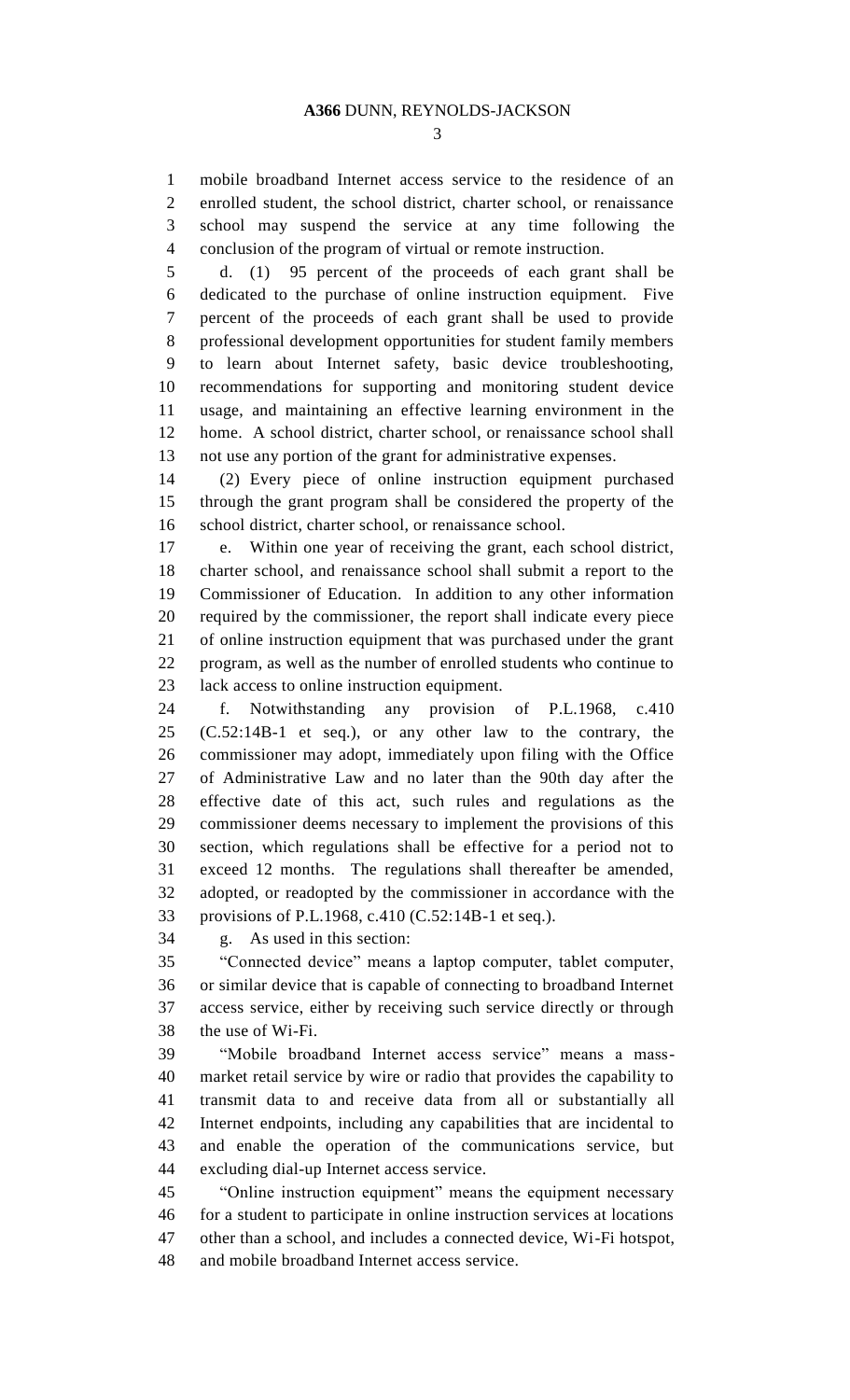#### **A366** DUNN, REYNOLDS-JACKSON

 "Wi-Fi hotspot" means a device that is capable of receiving mobile broadband Internet access service and sharing such service with another device through the use of Wi-Fi.

 2. This act shall take effect immediately and shall be retroactive to March 18, 2020.

### STATEMENT

 This bill establishes the Digital Divide Solutions Grant Program within the Department of Education to assist school districts, charter schools, and renaissance schools in the purchase of online instruction equipment for students who lack access to such equipment.

 Under the program, the State would be required to award grants to each school district, charter school, and renaissance school in an amount sufficient to defray the full costs of purchasing (1) a connected device for every student who lacks access to a connected device; (2) a Wi-Fi hotspot and mobile broadband Internet access service, as necessary, for every household that includes a student who lacks access to the Internet; (3) device peripherals such as cases, computer mice, and headsets for each connected device; and (4) device insurance to cover theft and breakage, extended warranties, off-site configuration, device management licensing, and delivery costs. To the extent permitted by federal law, these grants would be paid from the monies received by the State under the federal "Coronavirus Aid, Relief, and Economic Security (CARES) Act" or any other financial assistance provided by the federal government to address the impact of the COVID-19 pandemic on elementary and secondary schools. However, if insufficient federal funds are available to support the full distribution of grants, the department would be required to provide the grants on a pro-rata basis.

 Specifically, when a school district, charter school, or renaissance school implements a program of virtual or remote instruction, the public school would be required to use its grant to purchase and make available online instruction equipment, including connected devices, Wi-Fi hotspots, mobile broadband Internet access service, device peripherals, and device insurance, as needed, to every enrolled student who lacks access to such equipment. Thereafter, the student would be required to return every piece of online instruction equipment no later than five calendar days following the conclusion of the program of virtual or remote instruction. If a school district, charter school, or renaissance school uses the grant to provide mobile broadband Internet access service to the residence of an enrolled student, the